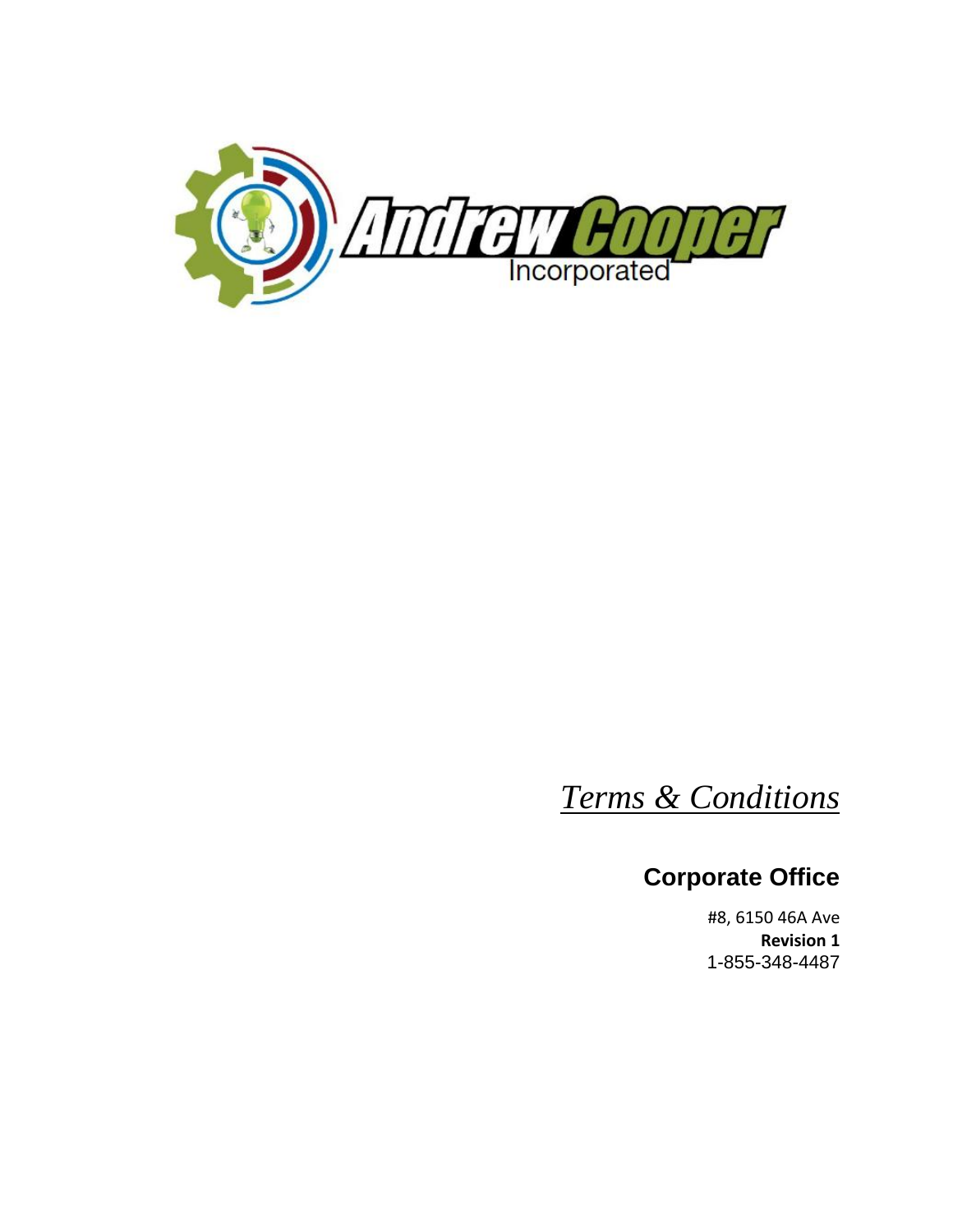

## **Terms and Conditions**

Your guarantee of safety online.

In the ongoing operation of Andrew Cooper Incorporated collects and, in some cases, discloses information about our Users. This Privacy Policy describes where and what we collect and how we use your information.

#### **Where does Andrew Cooper Incorporated collect information?**

We collect information from our website. These include when you register in our website services or submit a form.

#### **What information does Andrew Cooper Incorporated collect?**

The types of personal information we may gather among the different areas of the website are name and email.

#### **Cookies**

As part of providing our services, Andrew Cooper Incorporated uses cookies to store and sometimes track information about you. A cookie is a small amount of data that is sent to your browser from a Web server and stored on your computer's hard drive. Andrew Cooper Incorporated uses cookies with regards to the following areas: Registration and MyAccount. No personally identifiable information is tied to our use of cookies.

How does Andrew Cooper Incorporated use your information?

In areas that require you to submit personal information such as our registration form, this is to allow you to open your individual account on our website.

Cookies are used to measure certain traffic patterns, such as which area of the website you have visited, and your visiting patterns in the aggregate.

Your information is important for Andrew Cooper Incorporated for internal purposes. It helps us analyze, improve, and tailor our website to meet your needs. More specifically we may use your information to analyze site usage,

#### **Who does Andrew Cooper Incorporated disclose your information to?**

We do not sell or rent any personally identifiable information about our users to any third party. We never disclose to these entities any information that could be used to personally identify you, such as your name, address, User ID, password, email ID.

#### **Disclaimer**

Andrew Cooper Incorporated will only disclose personal information when required by law or in the good-faith belief that such action is necessary to conform to the edicts of the law or comply with a legal process served on our Web site.

#### **When and how does Andrew Cooper Incorporated contact Users?**

We will contact you by email (and in rare circumstances by phone) in the following circumstances:

1. To confirm your registration on our site